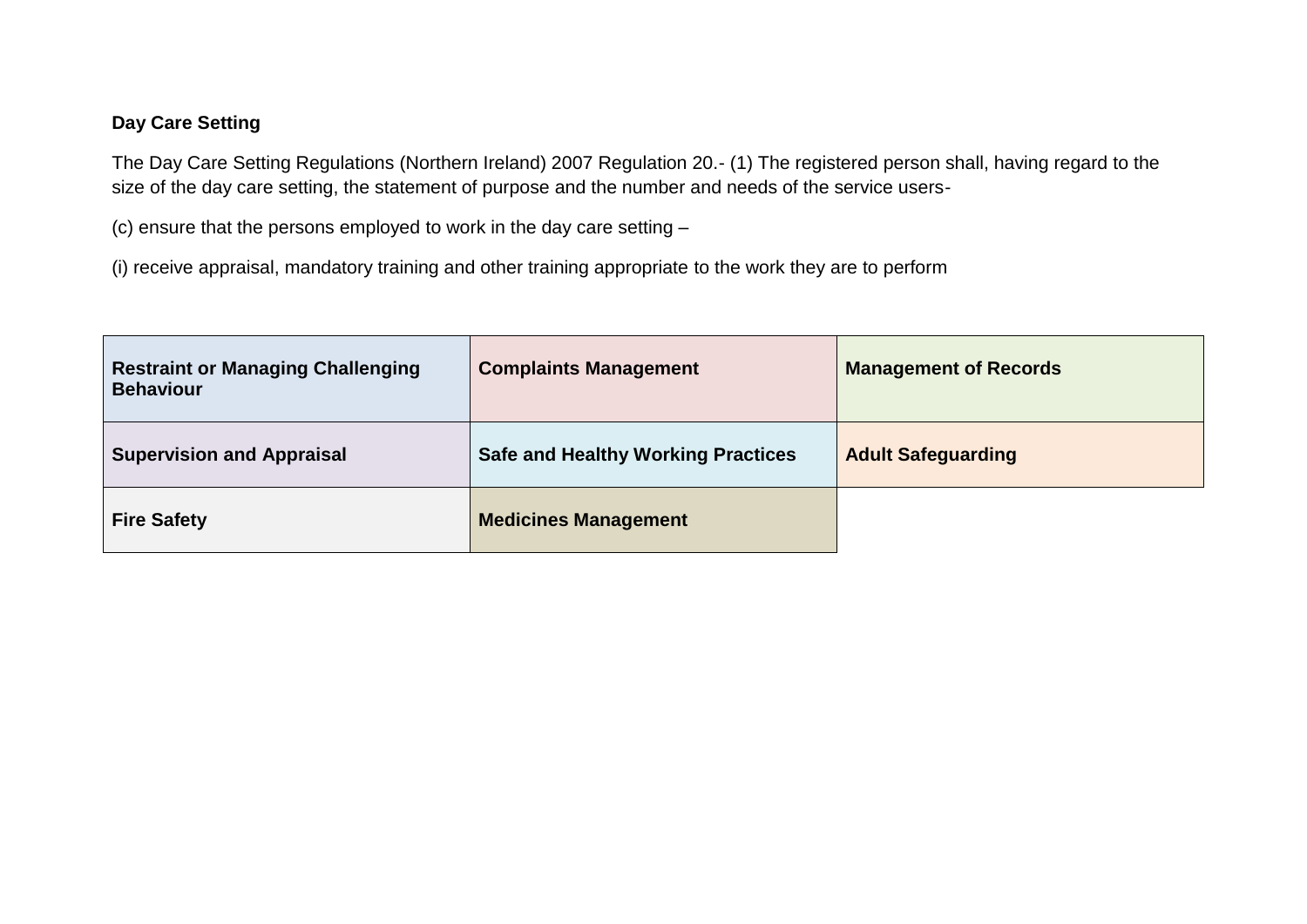<span id="page-1-1"></span><span id="page-1-0"></span>

| <b>TRAINING</b><br><b>SUBJECT</b>                                                | <b>FREQUENCY</b>                                                                                                       | <b>REGULATION</b>             | <b>STANDARD</b>     | <b>GUIDANCE / LINK</b>                                                                                                                                        |
|----------------------------------------------------------------------------------|------------------------------------------------------------------------------------------------------------------------|-------------------------------|---------------------|---------------------------------------------------------------------------------------------------------------------------------------------------------------|
| <b>Restraint or</b><br><b>Managing</b><br><b>Challenging</b><br><b>Behaviour</b> | Consistent with<br>the requirements<br>of training<br>programme used<br>and must assure<br>competency                  | 20(1)(a)<br>21(3)(b)<br>14(3) | $\frac{6.6}{21.4}$  | Guidance on Restraint and Seclusion in Health and<br><b>Personal Social Services, Department of Health Human</b><br><b>Rights Working Group, August 2005.</b> |
| <b>Complaints</b><br>management                                                  | During induction,<br>then the<br>frequency should<br>be compliant with<br>the organisations<br>policy and<br>procedure | 20(1)(a)<br>21(3)(b)          | $\frac{14.8}{21.4}$ | <b>Complaints in Health and Social Care Standards and</b><br>Guidelines for Resolution and Learning, 2009                                                     |
| <b>Management</b><br>of Records                                                  | During induction,<br>then the<br>frequency should<br>be compliant with<br>the organisations<br>policy and<br>procedure | 20(1)(a)<br>21(3)(b)          | $\frac{19.4}{21.4}$ | <b>Records Management Good Management Good</b><br>Records, Department of Health, November 2011                                                                |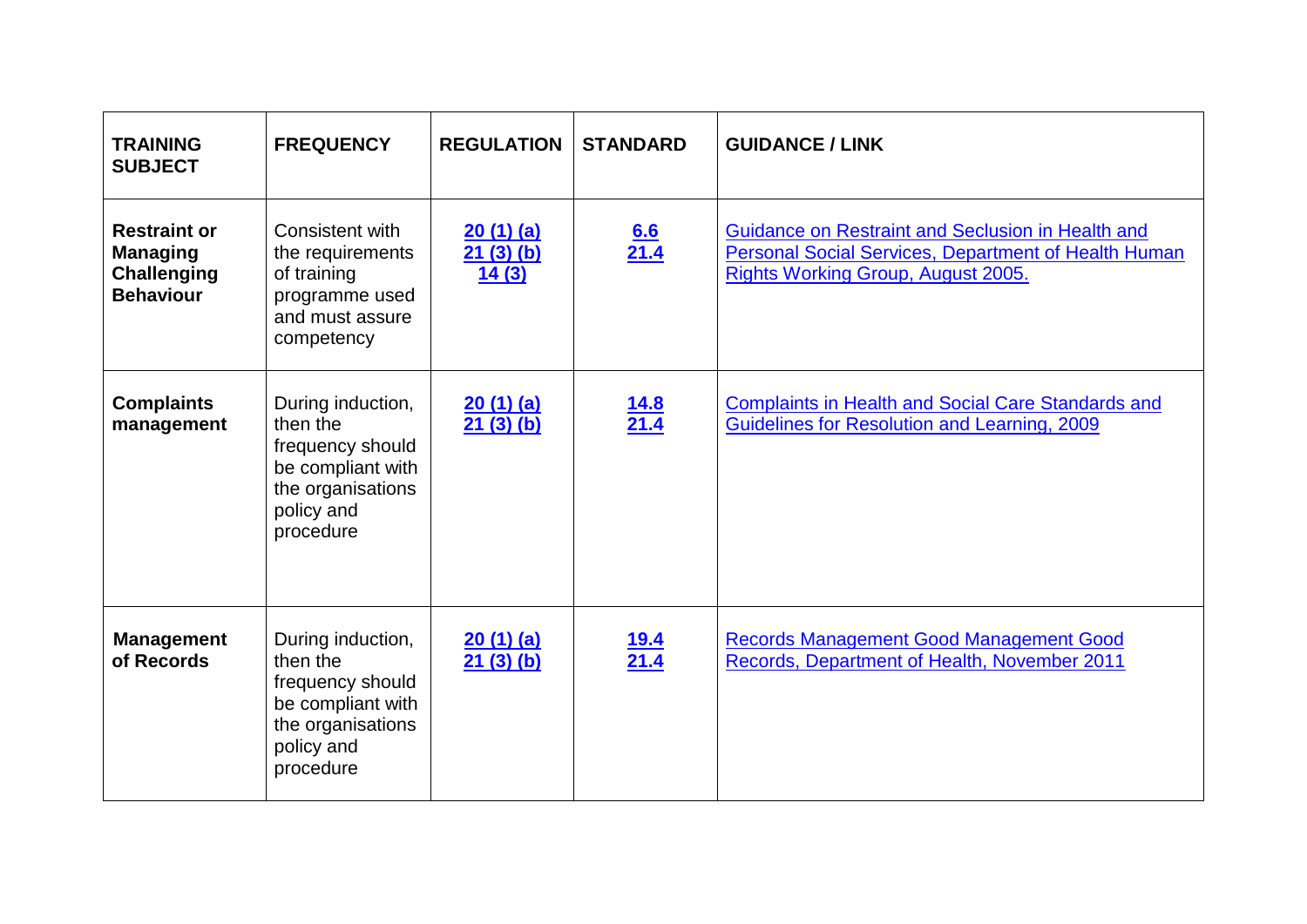<span id="page-2-1"></span><span id="page-2-0"></span>

| <b>Supervision</b><br>and appraisal                                                                                                                                                                                                                                                      | During induction,<br>then frequency<br>should be<br>compliant with<br>the organisations<br>policy and<br>procedure     | 20(1)(a)<br>21(3)(b)                               | $\frac{22.1}{21.4}$ | Service providers are encouraged to support staff who<br>supervise others to undertake accredited training for this<br>purpose, e.g. QCF Level 5 Unit: Develop professional<br>supervision practice in health, social care and children<br>and young people's work setting. |
|------------------------------------------------------------------------------------------------------------------------------------------------------------------------------------------------------------------------------------------------------------------------------------------|------------------------------------------------------------------------------------------------------------------------|----------------------------------------------------|---------------------|-----------------------------------------------------------------------------------------------------------------------------------------------------------------------------------------------------------------------------------------------------------------------------|
| Safe and<br>healthy working<br>practices<br>• Accident<br>prevention<br>• Safe and<br>healthy work<br>environment<br>$\bullet$ COSHH<br>• First Aid<br>• Food hygiene<br>• Infection<br>control<br>• Maintenance<br>and use of<br>equipment and<br>machinery<br>• Moving and<br>handling | During induction,<br>then the<br>frequency should<br>be compliant with<br>the organisations<br>policy and<br>procedure | 20(1)(a)<br>21(3)(b)<br>14(3)<br>14(1)(d)<br>14(2) | $\frac{27.3}{21.4}$ |                                                                                                                                                                                                                                                                             |